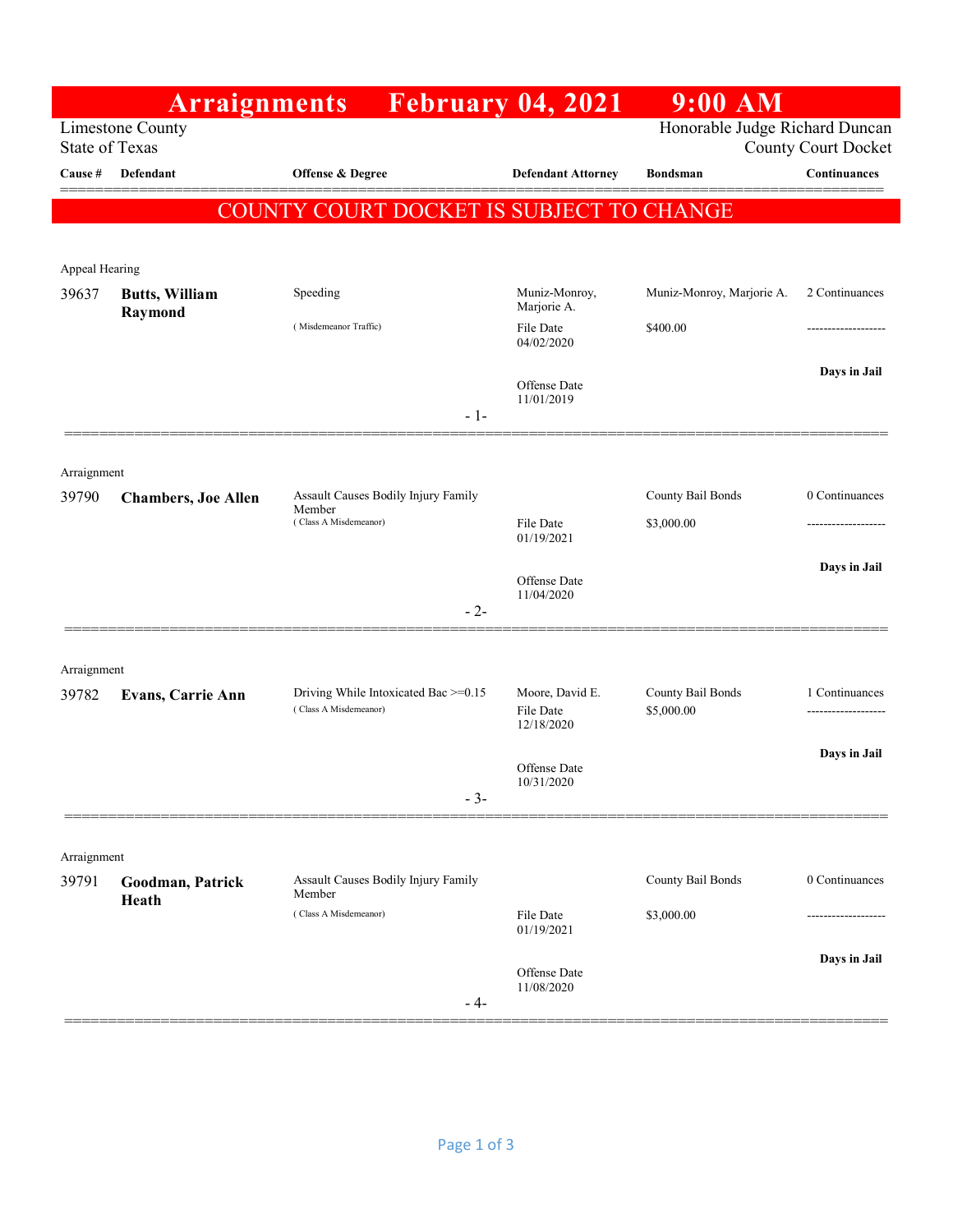|                                                  | <b>Arraignments</b>              |                                                                            |       | <b>February 04, 2021</b>                   | $9:00$ AM                                                    |                                      |
|--------------------------------------------------|----------------------------------|----------------------------------------------------------------------------|-------|--------------------------------------------|--------------------------------------------------------------|--------------------------------------|
| <b>Limestone County</b><br><b>State of Texas</b> |                                  |                                                                            |       |                                            | Honorable Judge Richard Duncan<br><b>County Court Docket</b> |                                      |
| Cause #                                          | Defendant                        | Offense & Degree                                                           |       | <b>Defendant Attorney</b>                  | <b>Bondsman</b>                                              | Continuances                         |
|                                                  |                                  | COUNTY COURT DOCKET IS SUBJECT TO CHANGE                                   |       |                                            |                                                              |                                      |
|                                                  |                                  |                                                                            |       |                                            |                                                              |                                      |
| Arraignment                                      |                                  |                                                                            |       |                                            |                                                              |                                      |
| 39784                                            | Harper, Mason Lynn               | Driving While Intoxicated<br>(Class B Misdemeanor)                         |       | Moore, David E.<br>File Date<br>12/18/2020 | County Bail Bonds<br>\$2,000.00                              | 1 Continuances<br>------------------ |
|                                                  |                                  |                                                                            |       | Offense Date                               |                                                              | Days in Jail                         |
|                                                  |                                  |                                                                            | $-5-$ | 11/06/2020                                 |                                                              |                                      |
|                                                  |                                  |                                                                            |       |                                            |                                                              |                                      |
| Arraignment                                      |                                  | Assault Causes Bodily Injury Family                                        |       |                                            | Freebird Bail Bonds                                          | 0 Continuances                       |
| 39799                                            | Jhanke, Dennis<br><b>Charles</b> | Member                                                                     |       |                                            |                                                              |                                      |
|                                                  |                                  | (Class A Misdemeanor)                                                      |       | File Date<br>01/21/2021                    | \$2,500.00                                                   |                                      |
|                                                  |                                  |                                                                            |       |                                            |                                                              | Days in Jail                         |
|                                                  |                                  |                                                                            |       | Offense Date<br>12/25/2020                 |                                                              |                                      |
|                                                  |                                  |                                                                            | $-6-$ |                                            |                                                              |                                      |
| Arraignment                                      |                                  |                                                                            |       |                                            |                                                              |                                      |
| 39781                                            | Moravec, James                   | Driving While Intoxicated 2nd                                              |       |                                            | Freebird Bail Bonds                                          | 1 Continuances                       |
|                                                  | <b>Mathew</b>                    | (Class A Misdemeanor)                                                      |       | File Date<br>12/18/2020                    | \$5,000.00                                                   |                                      |
|                                                  |                                  |                                                                            |       | Offense Date                               |                                                              | Days in Jail                         |
|                                                  |                                  |                                                                            | $-7-$ | 10/31/2020                                 |                                                              |                                      |
|                                                  |                                  |                                                                            |       |                                            |                                                              |                                      |
| Arraignment                                      |                                  |                                                                            |       |                                            |                                                              |                                      |
| 39562                                            | <b>Muir, Andrew Dalton</b>       | Driving W/Lic Inv W/Prev<br>Conv/Susp/W/O Fin Res<br>(Class B Misdemeanor) |       |                                            | Freebird Bail Bonds                                          | 3 Continuances                       |
|                                                  |                                  |                                                                            |       | File Date<br>01/13/2020                    | \$2,000.00                                                   |                                      |
|                                                  |                                  |                                                                            |       | Offense Date<br>11/12/2019                 |                                                              | Days in Jail                         |
|                                                  |                                  |                                                                            | $-8-$ |                                            |                                                              |                                      |